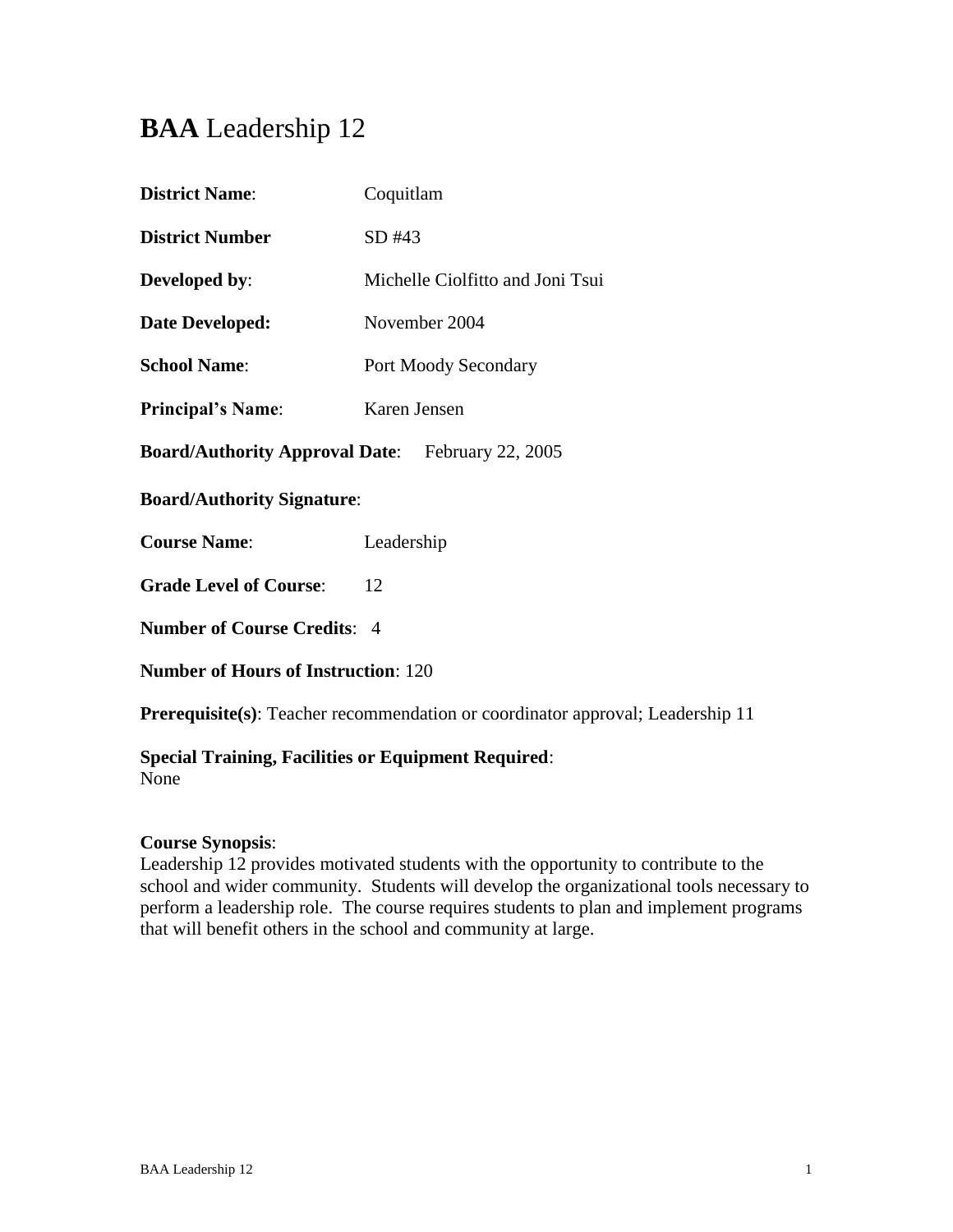## **Rationale**:

Many students have untapped or underdeveloped leadership traits. Leadership 12 provides a coaching environment in which these students learn to recognize and subsequently apply their individual talents to enhance the community. Through this course students are empowered to contribute to the school in positive and creative ways.

### **Organizational Structure**:

| Unit/Topic         | <b>Title</b>                                | <b>Time</b> |
|--------------------|---------------------------------------------|-------------|
| Unit 1             | <b>Leadership Philosophies</b>              | 10 hours    |
| Unit 2             | Identifying Leadership Strengths and Styles | 25 hours    |
| Unit 3             | <b>Activity and Lesson Planning</b>         | 70 hours    |
| Unit 4             | <b>Developmental Assets</b>                 | 10 hours    |
| Unit 5             | <b>Leadership Roles</b>                     | 5 hours     |
|                    |                                             |             |
| <b>Total Hours</b> |                                             | 120 hours   |

### **Unit/Topic/Module Descriptions**:

# **Unit 1**: **Leadership Philosophies Time: 10 hours**

Students are introduced to a variety of views on the roles and processes of leadership in our society. The beliefs and practices of leaders such as Gordon Neufeld, Nancy Golden, Barry Bennett, Madeline Grumet, and Nel Noddings are examined. As well, local leaders such as school administrators are consulted.

### **Curriculum Organizers – Understanding Leadership Fundamentals -** Leadership **Theories**

*It is expected that students will:*

- analyse the contributions of various theorists and practitioners to the field of leadership
- relate diverse theories to their own personal beliefs

# **Curriculum Organizers – Application of Leadership Styles –** International Practices

and Philosophies

*It is expected that students will:*

- compare the merits and drawbacks of a variety of leadership styles.
- explain how culture influences leadership practices

# **Unit 2**: **Identifying Leadership Strengths and Styles Time: 25 hours**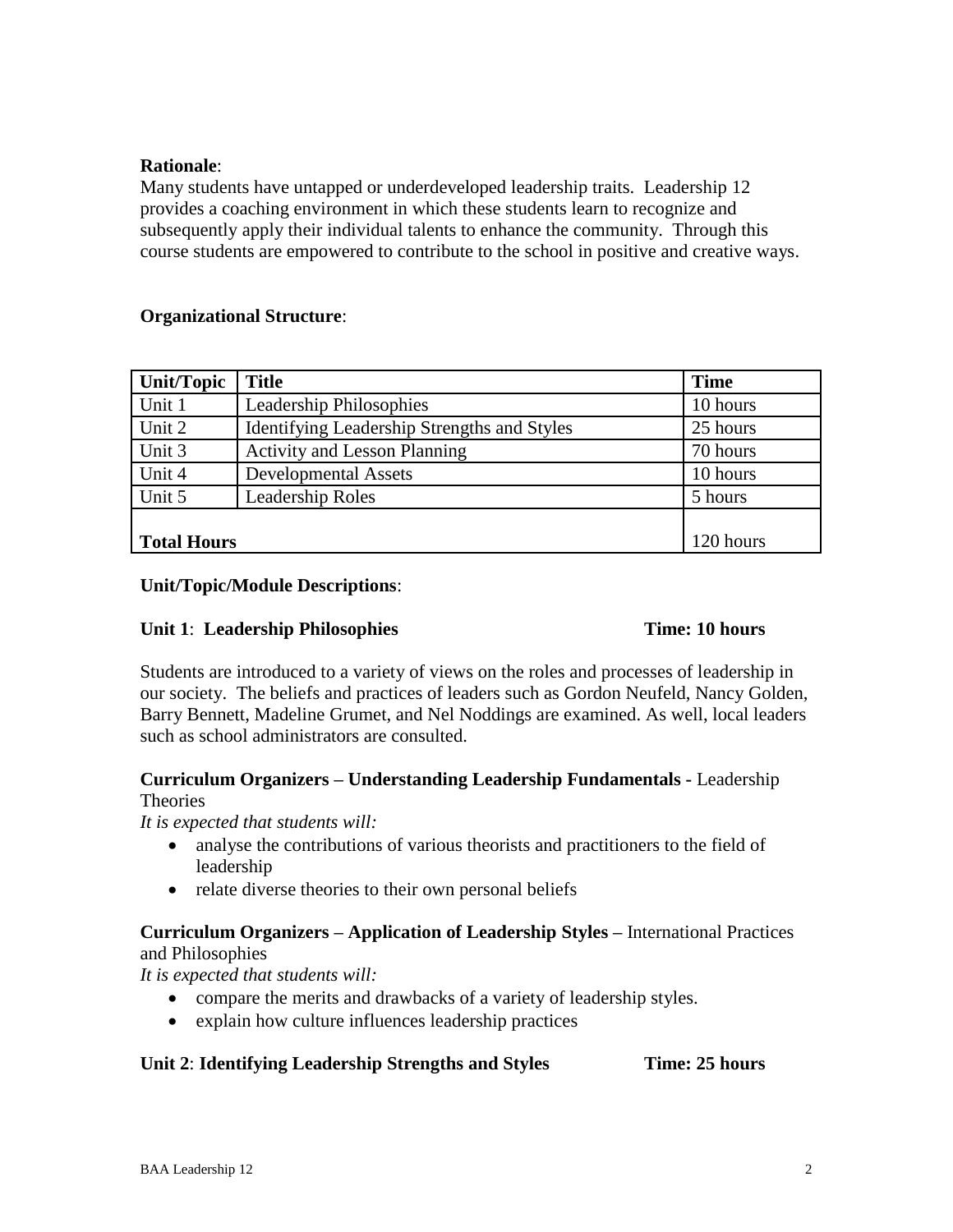participate in a number of activities to help them reflect upon their personal leadership strengths.

This unit will help students identify common strengths found in leaders. They will then

### **Curriculum Organizers – Understanding Leadership Fundamentals –** Common **Strengths**

*It is expected that students will:*

- identify and describe the traits associated with effective leadership in our society
- evaluate which strengths result in a positive culture
- demonstrate understanding of personality traits and behaviours that impede effective leadership

### **Curriculum Organizers – Application of Leadership Styles –** Personal Traits *It is expected that students will:*

- determine the leadership traits that they already posses
- determine the leadership traits they would like to develop through this course

### **Curriculum Organizers – Context -** Implementation

*It is expected that students will:*

develop a specific plan of action to accomplish their leadership goals

### **Unit 3**: **Developmental Assets Time: 10 hours**

Unit 3 introduces students to the topic of Developmental Assets. Community programs that enhance developmental assets are identified. The information is used to help students design proposals for new programs that would benefit youth in the community. Descriptions of developmental assets are also used to assess at-risk behaviours in community members and to implement appropriate support programs.

### **Curriculum Organizers – Understanding Leadership Fundamentals –**

Developmental Assets

*It is expected that students will*:

- demonstrate an understanding of the 40 developmental assets identified by the Search Institute
- identify which of the 40 developmental assets they bring to the leadership class

### **Curriculum Organizers – Application of Leadership Styles**

*It is expected that students will*:

- examine developmental assets data within their school or community to assess for areas of weakness
- use their knowledge and personal strengths to design programs or activities that increase the number of developmental assets possessed by community members

### **Curriculum Organizers – Context -** Implementation

*It is expected that students will:*

develop a strategy to increase the number of developmental assets they posses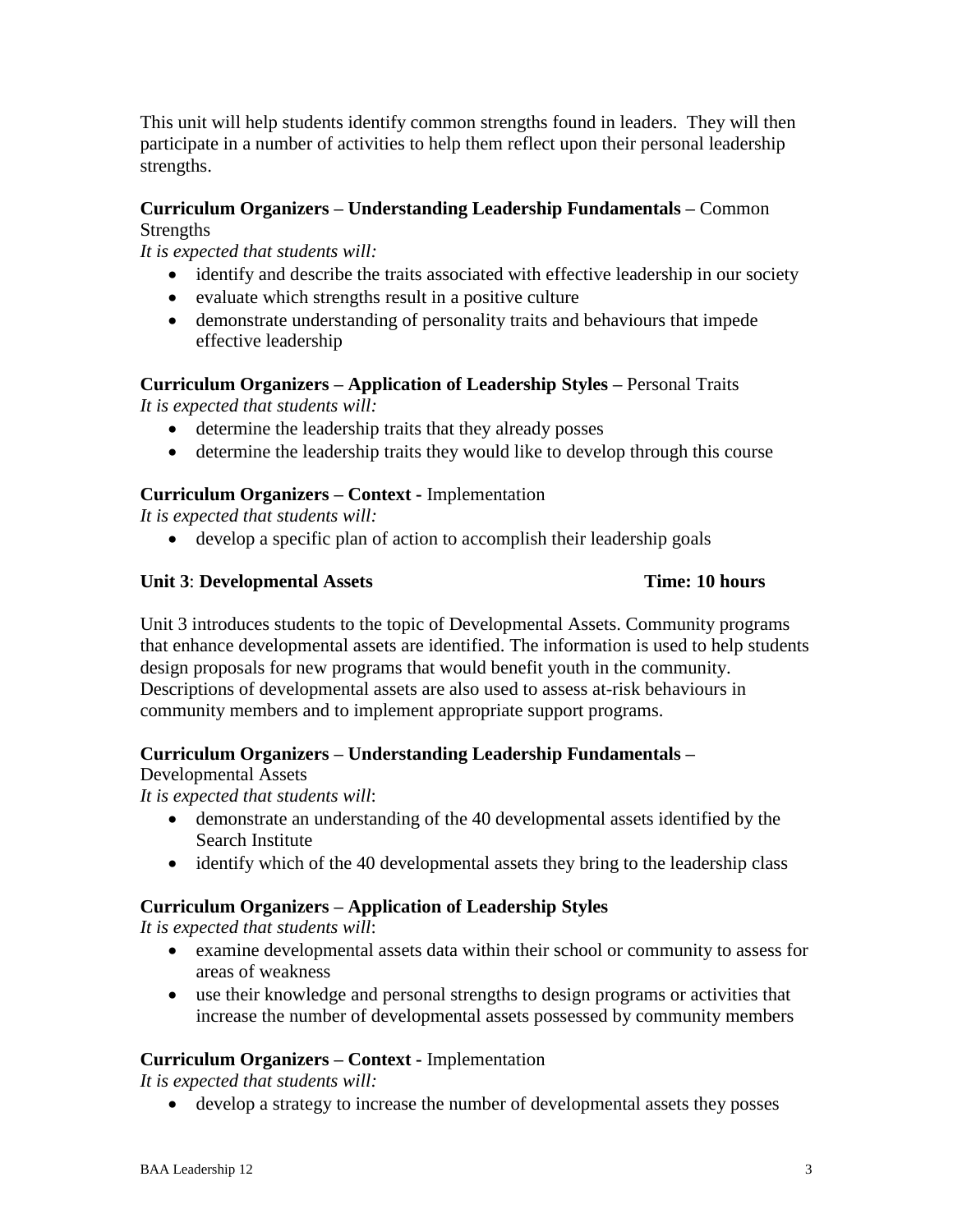### **Unit 4: Activity and Lesson Planning Time: 70 hours**

We begin by showing students a variety of strategies and techniques that can be used in planning events and activities. Students then develop and implement programs using the strategies that they feel would be most appropriate for their group. Activities are designed to provide opportunities for leaders to connect with other members of the community. Further, students learn a variety of methods to evaluate group performance as well as the effectiveness of their own planning. Practical suggestions for group management and connecting with project participants are also examined.

# **Curriculum Organizers – Understanding Leadership Fundamentals**

*It is expected that students will:*

- identify various leadership strategies
- describe various methods of managing the behaviour of a group
- identify behaviours that hinder group interaction

# **Curriculum Organizers – Application of Leadership Styles**

*It is expected that students will*:

- demonstrate an understanding of the variety of leadership strategies
- identify the steps required to plan a group activity
- differentiate between the requirements for a small group versus school-wide activity.
- plan a specific activity for other members of the community
- attend to all the legal and safety issues associated with group activities.

# **Curriculum Organizers – Context -** Implementation

*It is expected that students will:*

- implement effective group leader strategies
- students will plan and implement both small group and community activities.
- identify components of an effective event or activity
- reflect upon the components of an implemented event or activity
- suggest and implement a variety of strategies to evaluate participant performance.

### **Unit 5**: **Possible Leadership Roles in the Community Time: 5 hours**

Unit 5 focuses on the variety of roles leaders play in our community. The intent is to increase awareness of how students can contribute to their communities over a lifetime.

### **Curriculum Organizers – Understanding Leadership Fundamentals**

*It is expected that students will:*

- discuss leadership opportunities with a variety of guest speakers
- examine opportunities for youth leadership in the community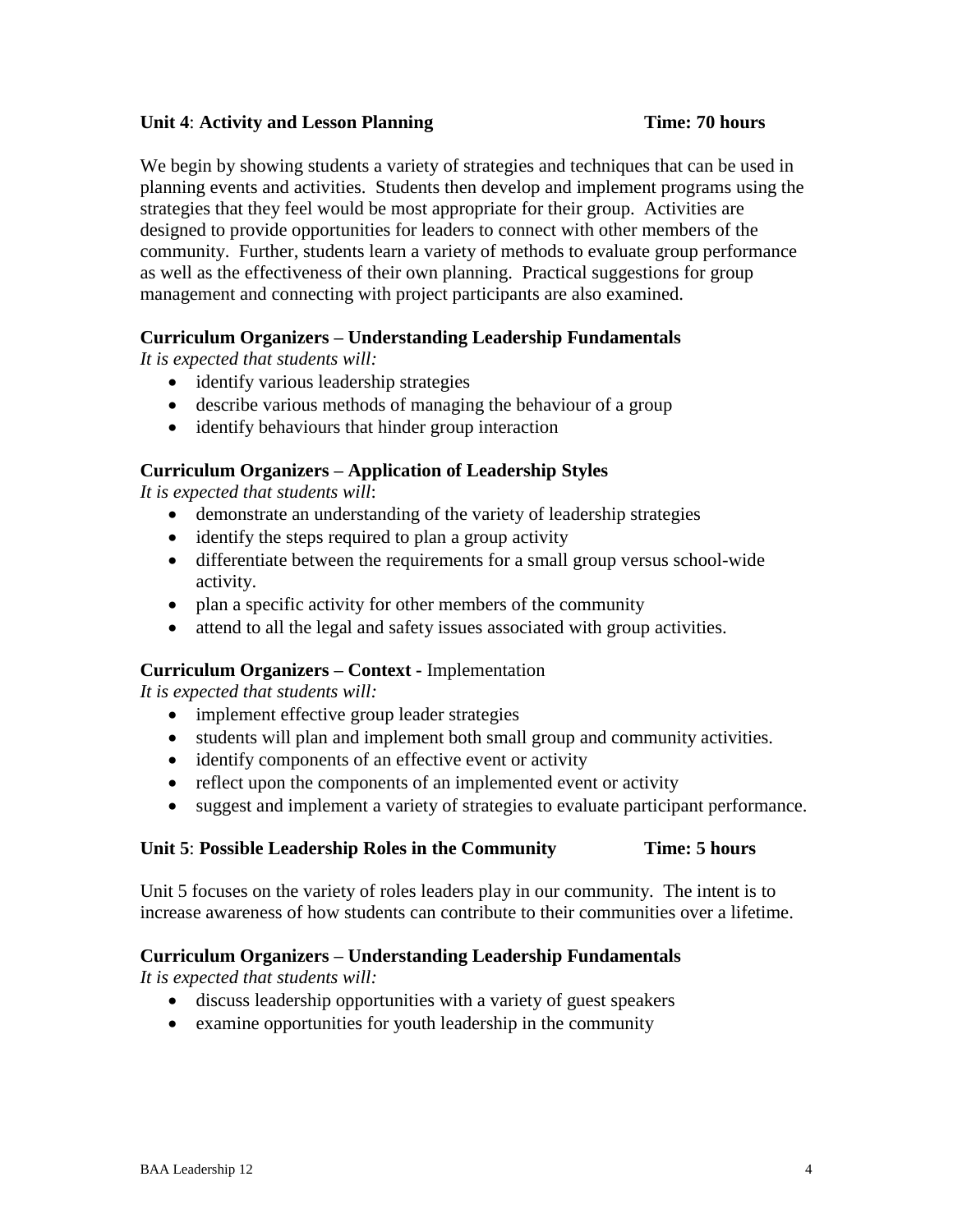### **Instructional Component**:

- Direct instruction
- Indirect instruction
- Brainstorming
- Group work
- Role playing and simulations
- Creative projects
- Student demonstrations/presentations
- Fieldtrips
- Observations
- Interviews
- Journals
- Guest Speakers

### **Assessment Component**:

- Effective formative assessment via:
	- o Clearly articulated and understood learning intentions and success criteria
	- o Questions posed by students, peers and teachers to move learning forward
		- Discussions and dialogue
	- o Feedback that is timely, clear and involves a plan
	- o Students are resources for themselves and others peer and selfassessment
	- o Student ownership

Formative assessment used to adapt learning experiences and inquiry plans on an ongoing basis to meet specific learning goals.

Development, awareness and action, based upon metacognition intended to lead to learner independence and self-coaching.

Summative Assessment:

Summative assessments will be determined as students demonstrate proficiency/mastery toward particular learning outcomes. Summative assessments and final grades will reflect the following:

- Students will work collaboratively with the teacher to determine summative achievement on assignments and letter grades based upon dialogue, and evidence of learning
- Behaviour and work habits will NOT be included when determining letter grades
- Marks will not be deducted for late work
- Extra credit and bonus marks will not be awarded